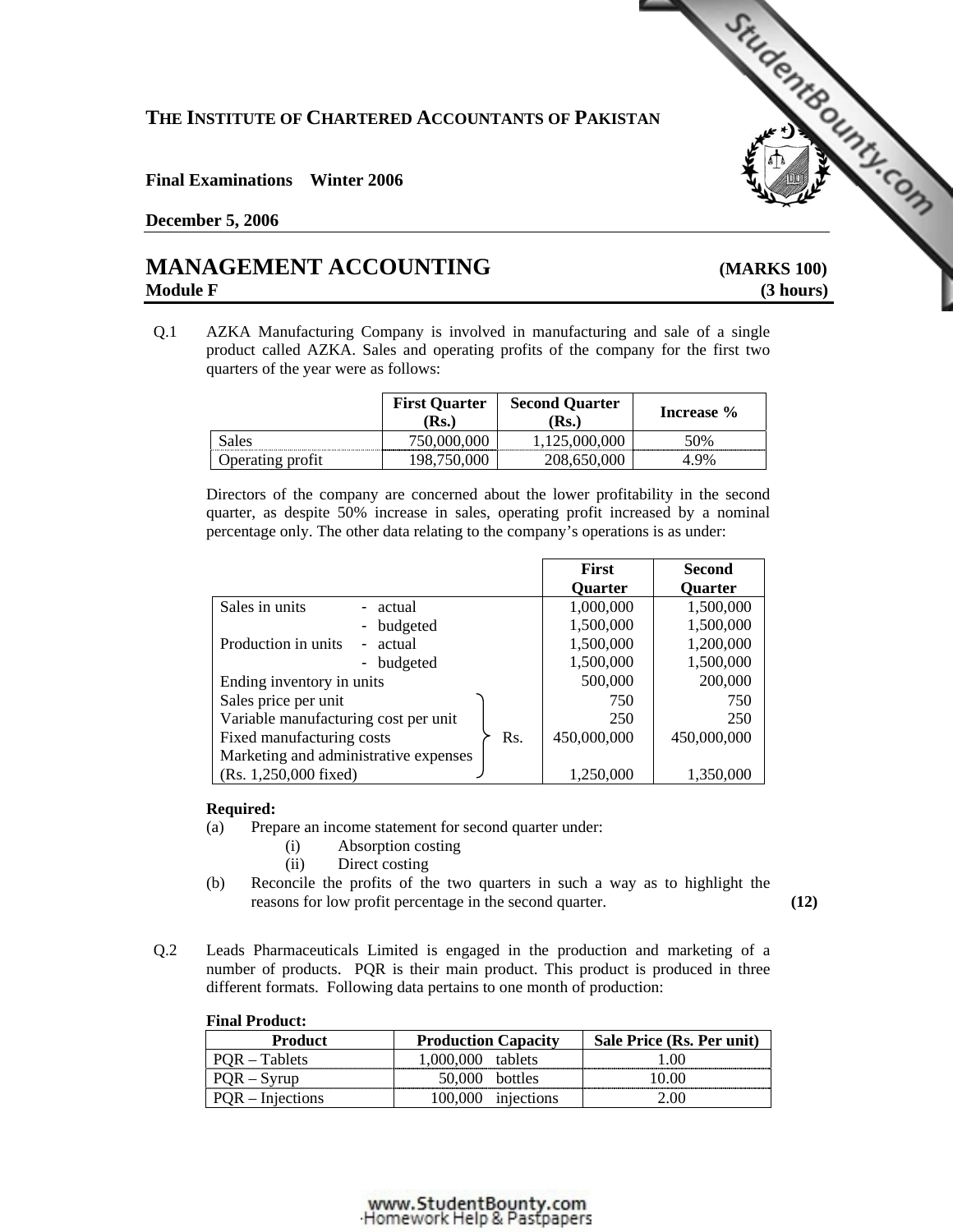#### **Raw Materials:**

| Item             | Source                        | Price (per unit) |
|------------------|-------------------------------|------------------|
| ABC <sup>1</sup> | Imported from a single source | Rs. 10.00        |
| - 1H ( –         | Both Imported / Local         | Rs. 5.00         |
|                  | Local                         | Rs. 2.00         |
|                  | Imported                      |                  |

#### **Quantities Required for Production:**

| <b>Material</b><br><b>Item</b> | <b>Tablets</b>         | Syrup                 | <b>Injections</b>        |
|--------------------------------|------------------------|-----------------------|--------------------------|
| ABC.                           | 1 unit for 100 Tablets | 1 unit for 10 bottles | 1 unit for 50 injections |
| DEG                            | 1 unit for 50 Tablets  | 1 unit for 5 bottles  | 1 unit for 25 injections |
|                                |                        | 1 unit per bottle     |                          |
|                                |                        |                       | 1 unit per injection     |

#### **Packing:**

| <b>Material</b><br><b>Item</b> | <b>Tablets</b>    | <b>Syrup</b>      | <b>Injections</b>   | Price per<br>unit $(Rs.)$ |
|--------------------------------|-------------------|-------------------|---------------------|---------------------------|
| <b>Strips</b>                  | 10 Tab/Strip      |                   |                     | 1 OC                      |
| <b>Bottles</b>                 |                   |                   |                     |                           |
| <b>Spoons</b>                  |                   |                   |                     | 0 I C                     |
| Vials                          |                   |                   |                     | 0.50                      |
| <b>Boxes</b>                   | 20 Strips / Box   | 4 Bottles / Box   | 10 Injections / Box | 2.00                      |
| `artons                        | 10 Boxes / Carton | 10 Boxes / Carton | 10 Boxes / Carton   | 10 OO                     |

Other direct costs are as follows:

| <b>Tablets</b> | $Re. 0.01$ per unit |
|----------------|---------------------|
| Syrup          | $Re. 0.09$ per unit |
| Injections     | $Re. 0.03$ per unit |

- The product is in high demand and the company is able to sell as much as it can produce. However, there is a shortage of raw material ABC. Only 15,000 units of ABC are available with the company for production in the next month.
- To maintain the market share, the marketing staff has suggested that at least 25% of the production of each format should be maintained in the market.

#### **Required:**

Prepare a production plan for next month which would give maximum profit while maintaining the market share at a reasonable level in each category. **(20) (20)** 

Q.3 A company manufactures three products. Extracts from its standard cost data are given below:

| <b>Material</b> | Unit cost<br>Rs. | <b>Product A</b> | <b>Product B</b> | <b>Product C</b> |
|-----------------|------------------|------------------|------------------|------------------|
|                 |                  |                  |                  |                  |
|                 |                  |                  |                  |                  |
|                 |                  |                  |                  |                  |
|                 |                  |                  |                  |                  |
|                 |                  |                  |                  |                  |

**Units of Material in Final Product** 

No losses occur in the use of materials V, W, X, and Y. The expected yield of material Z is 80% although 90% is considered as an ideal standard.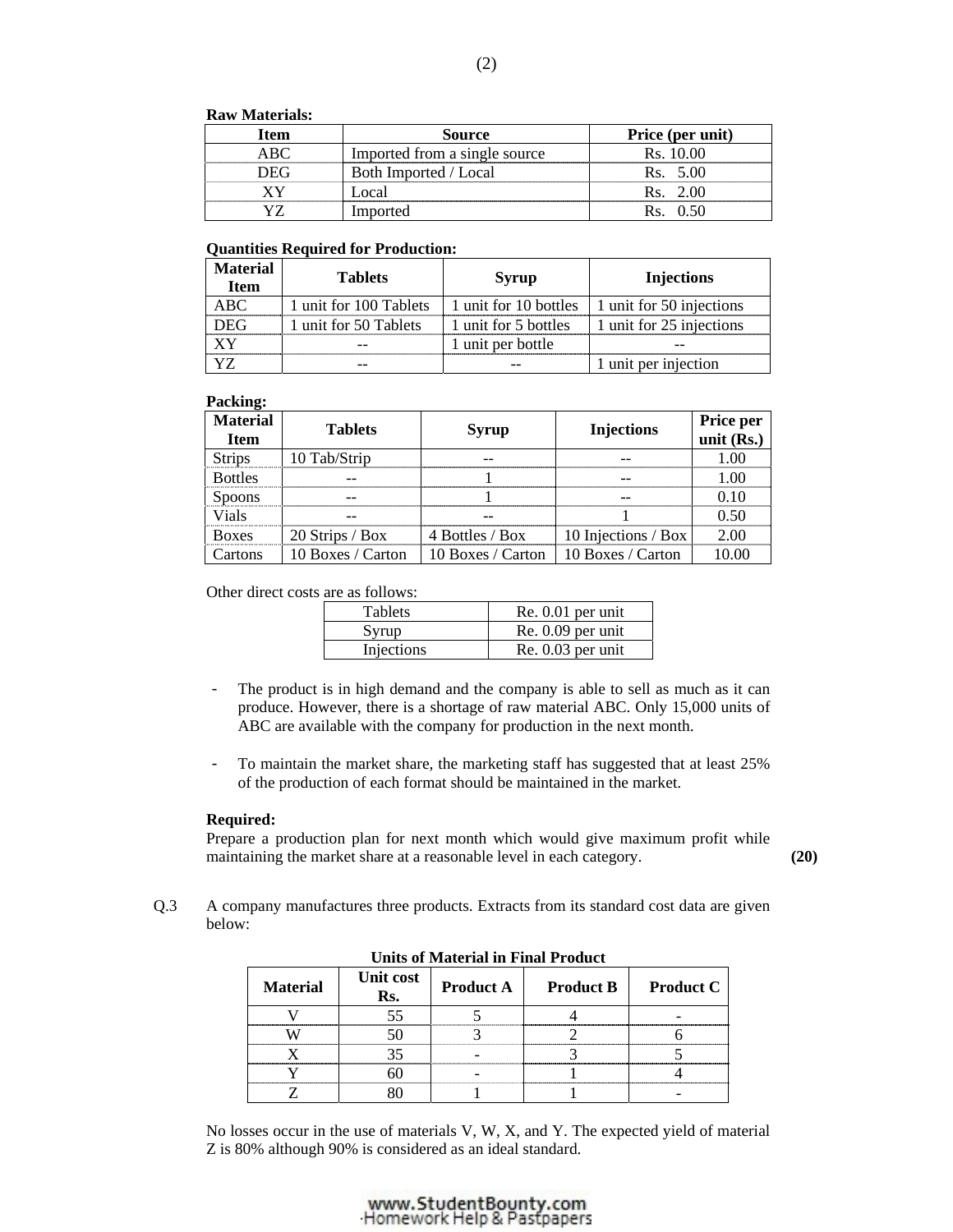| <b>Product</b> | <b>Sales Units</b> |
|----------------|--------------------|
|                | 12,000             |
|                | 15,000             |
|                | 10.000             |

For the next four-week period, budgeted sales are:

 It is anticipated that 5% of the production of Product B will be rejected during inspection and will be disposed of immediately at 10% of the normal selling price.

The stocks on hand at the beginning of the period are expected to be:

|                       | <b>Units</b> |
|-----------------------|--------------|
| <b>Finished goods</b> |              |
|                       |              |
|                       |              |
| <b>Raw Materials</b>  |              |
|                       |              |
|                       |              |
|                       |              |
|                       |              |

 It is planned to increase finished goods stocks by 10% in order to reduce the chances of stock outs. However, raw material stocks are considered to be too high and a reduction of 10% is planned by the end of the period.

#### **Required:**

- (a) Prepare budgets for the next four week period for the following:
	- (i) Production (in quantity);
	- (ii) Materials usage (in quantity); **(03) (04)**
	- (iii) Materials purchases (in quantity and value). **(04)**
- (b) Briefly describe the four main types of standards under standard costing. **(02)**
- Q.4 Reliable Cement Ltd. has an installed capacity of 125 000 tonnes of cement per annum. Its present capacity utilization is 80 per cent. The company produces cement in bags of 50 kgs each. Cost structure per bag of cement, as estimated by the management is given below:

|                                                       | <b>Rupees</b> |
|-------------------------------------------------------|---------------|
| Limestone                                             | 30            |
| Other raw materials                                   | 50            |
| Packing material                                      | 20            |
| Direct labour                                         | 60            |
| Fuel                                                  | 100           |
| Factory overheads (including deprecation of Rs 20)    | 60            |
| Administrative overheads                              | 40            |
| Selling overheads                                     | 50            |
| Total cost                                            | 410           |
| Profit margin                                         | 90            |
| Selling price                                         | 500           |
| Add: Government levies (20 per cent of selling price) | 100           |
| Invoice price to consumers                            | 600           |

#### **Following additional information is also available:**

(i) Desired holding period of various materials is Limestone : 1 month; Other raw materials : 3 months; Fuel : 2.5 months; Packing material : 1.5 months.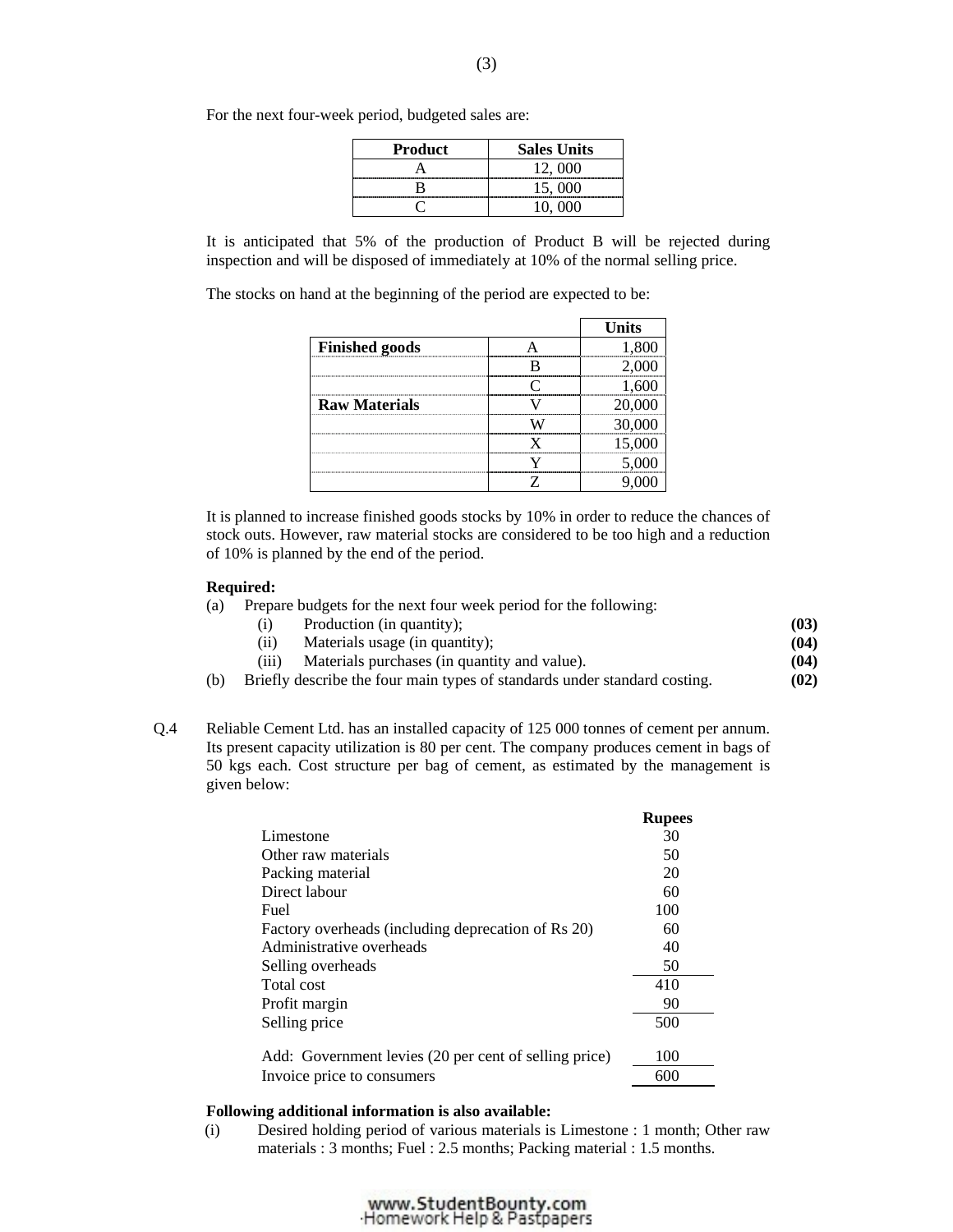- (ii) Work in process is equal to approximately half month's production (assume that full units of materials are required in the beginning; other conversion costs are to be taken at 50 per cent).
- (iii) Finished goods are in stock for a period of 1 month before they are sold.
- (iv) Debtors are extended credit for a period of 3 months.
- (v) Average time lag in payment of wages is approximately ½ month and that of overheads is one month.
- (vi) Average time lag in payment of government levies is 1 month.
- (vii) The credit period extended by suppliers of fuel, packing materials and other raw materials is 1 month, ½ month and 2 months respectively.
- (viii) Minimum desired cash balance is Rs. 5 million.

#### **Required:**

From the information given above, determine the net working capital requirement of the company for the current year. **(15)** 

Q.5 Desktop Products propose to install a central air-conditioning system in their city office building. Three systems - gas, oil and solid fuel are under consideration. The costs of installing and running the three systems are estimated as follows:

| $\sim$ $\sim$ | $\sim$     | Rs.    |
|---------------|------------|--------|
|               | Gas        | vv     |
|               | .<br>ч1    | 1,000  |
|               | Solid Fuel | $\sim$ |

- (i) Equipment and installation costs (payable on 1st January 2007):
- (ii) Annual fuel costs (payable at the end of each year) will depend on the severity of the weather and on the rate of increase in fuel prices. At the prices expected to exist during 2007, annual fuel costs have been estimated as follows:

|            | <b>Severe Weather (Rs.)</b> | Mild Weather (Rs.) |
|------------|-----------------------------|--------------------|
| Gas        | 400.000                     | 240.000            |
| Эil        | 530,000                     |                    |
| Solid Fuel |                             |                    |

 The company estimates that in each year there is a 70% chance of severe weather and a 30% chance of mild weather. Fuel prices during 2008 and 2009 are expected to increase either by 10% per annum (probability equal to 0.4) or 15% per annum (probability equal to 0.6). The rate of price increase in 2008 is expected to prevail in 2009 also.

(iii) Maintenance costs (payable at the end of the year in which they are incurred):

| ⌒<br>Gas | .000<br>rэ.<br>ت       | annum<br>per                          |
|----------|------------------------|---------------------------------------|
| ◡        | 00C<br>KS.<br>$\omega$ | 'per annum,                           |
| tuel     | 000<br>10.100          | ~~1<br>่าท่<br>` ∪llı ∶<br>$\sim$ 000 |

 All maintenance costs are fixed by contract when the system is installed. Desktop Products have a cost of capital of 10% per annum. The discounting factors at 10%, for years 1, 2, and 3 are 0.909, 0.826 and 0.751 respectively

#### **Required:**

 Prepare calculations showing which central air-conditioning system should be installed, assuming that the decision will be based on the expected present values of the costs of each system. **(14)**